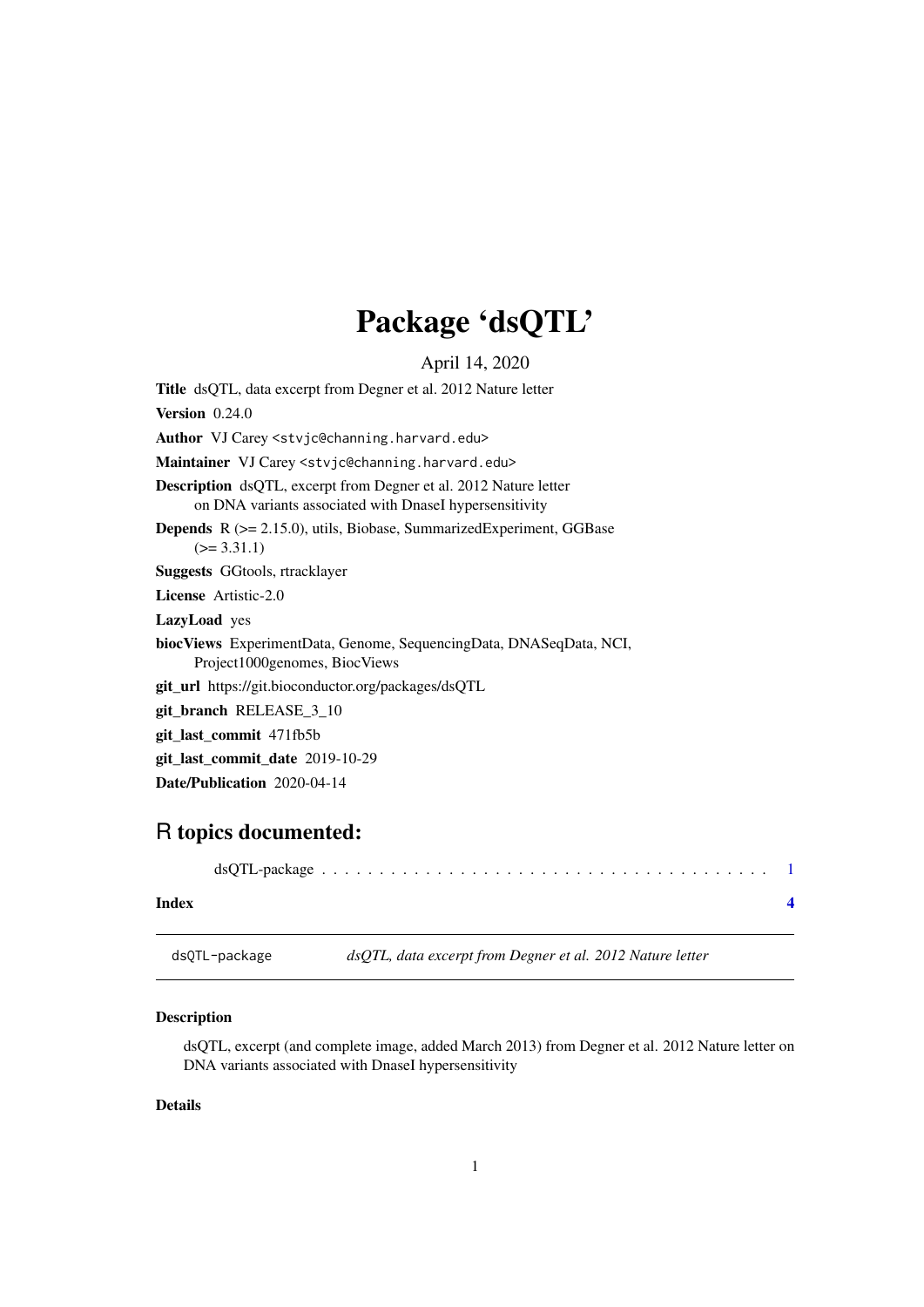| Package:   | dsOTL                                                       |
|------------|-------------------------------------------------------------|
| Version:   | 0.0.26                                                      |
| Suggests:  |                                                             |
| Depends:   | $R$ ( $>= 2.15.0$ ), utils, GenomicRanges, Biobase, GGB ase |
| License:   | Artistic-2.0                                                |
| LazyLoad:  | yes                                                         |
| biocViews: | genetics, HighThroughputSequencingData, ExperimentData      |
| Packaged:  | 2014-02-01 17:21:58 UTC; biocbuild                          |
| Built:     | R 3.1.0; ; 2014-02-13 03:35:19 UTC; unix                    |

This package has two main components. First, a selection of genotype and DNase-seq data for illustration of dsQTL identification. Second, a complete image of the filtered DHS assay results is available in RangedSummarizedExperiment.

The slide deck for the Feb 2012 Seattle Bioconductor workshop has illustrations.

A utility function SE2ES will create an ExpressionSet instance from a RangedSummarizedExperiment as serialized here.

#### Author(s)

VJ Carey <stvjc@channing.harvard.edu>

Maintainer: VJ Carey <stvjc@channing.harvard.edu>

#### References

PMID 22307276

#### Examples

```
#
# this chunk illustrates how to use a cluster to iterate cis-association
# testing, with 1000G VCF as the genotype source. doChr sets up a
# request for chunked iteration over DHS sites in one chromosome
# upon completion a single GRanges is saved to disk
#
## Not run:
library(BatchJobs)
library(GGtools)
library(dsQTL)
data(DHStop5_hg19)
doChr = function(ctag="chr5") {
 regobn = paste0("reg", ctag)
 idtag = paste0("run", ctag)
 assign(regobn, makeRegistry( id = idtag, seed=123, file.dir=paste0("run", ctag, "dir"),
  packages=c("Rsamtools", "VariantAnnotation", "rtracklayer",
  "GGtools", "dsQTL")))
 cfun = function(chrtag) function(inds) {
  vcfpath = function(chrn="chr9") {
      patt = "[YOUR PATH TO 1000Genomes_Phase1_v3/ALL HERE]/ALL.
      sub("
      }
  if (!exists("DHStop5_hg19")) data(DHStop5_hg19)
```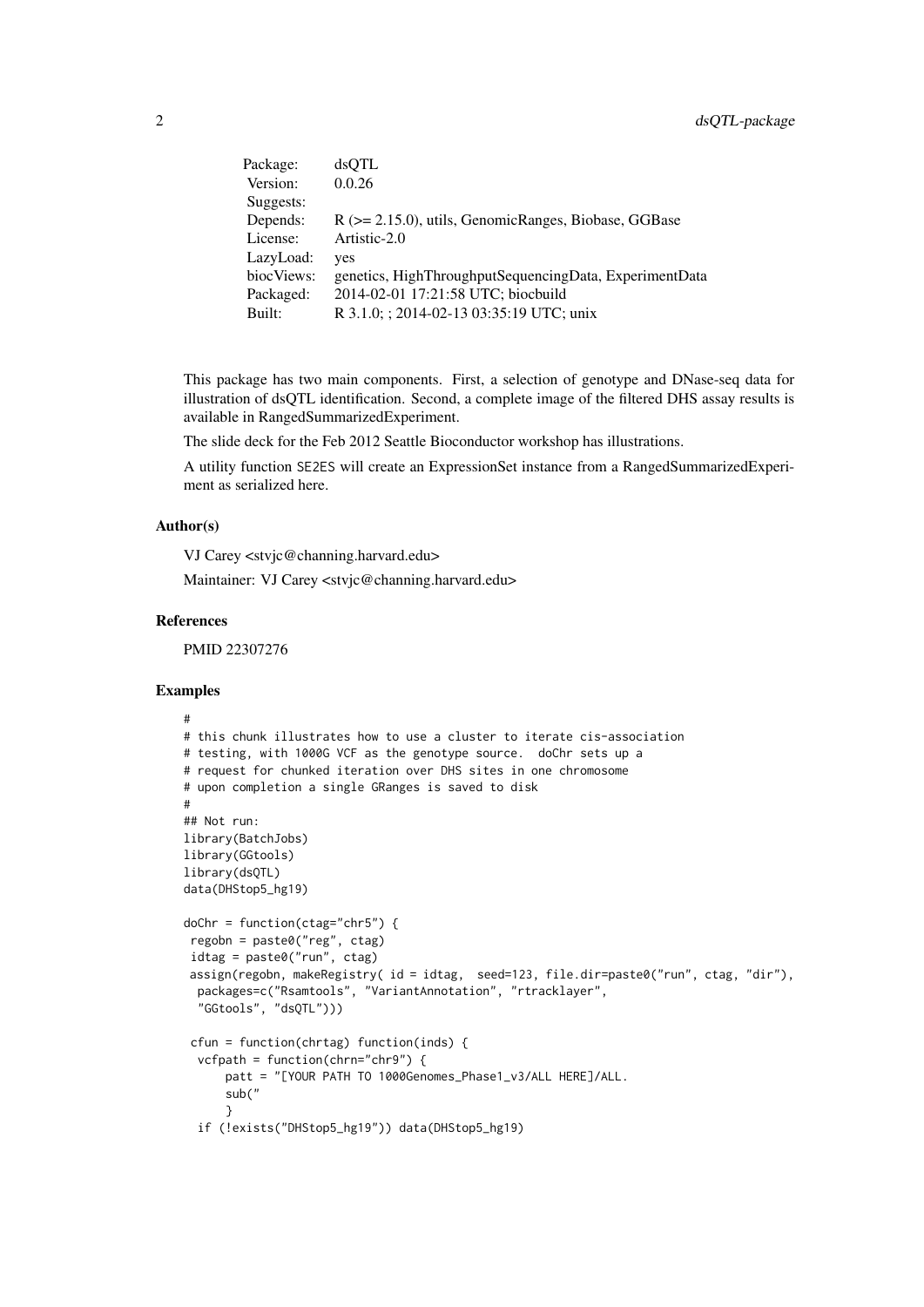```
c1.tf = TabixFile(vcfpath(chrtag))
  cisAssoc( DHStop5_hg19[inds,], vcf.tf=c1.tf, rhs=~1, cisradius=1000,
     stx=force, vtx=force, snfilt=function(x) gsub("chr", "", x),
     genome="hg19", assayind=1 )
  }
 inds2 = which(seqnames(DHStop5_hg19)==ctag)
 indset = as.list( GGtools:::ivector(inds2, chunkSize=100) )
batchMap( get(regobn), cfun(ctag), indset )
 save(list=regobn, file=paste0(regobn, ".rda"))
 submitJobs( get(regobn), job.delay = function(n,i) 10 )
 waitForJobs( get(regobn) )
fixer = function(x) { if (!is(x$ALT, "DNAStringSetList")) x$ALT = DNAStringSetList(x$ALT); x}
fullobn = paste0("dsqfull_", ctag)
assign(fullobn, reduceResults(get(regobn), fun=function(aggr, job, res, ...) unlist(GRangesList(c(fixer(aggr)
   fixer(res))))))
save(list=fullobn, file=paste0(fullobn, ".rda"))
}
doChr("chr18")
## End(Not run) #end dontrun
```